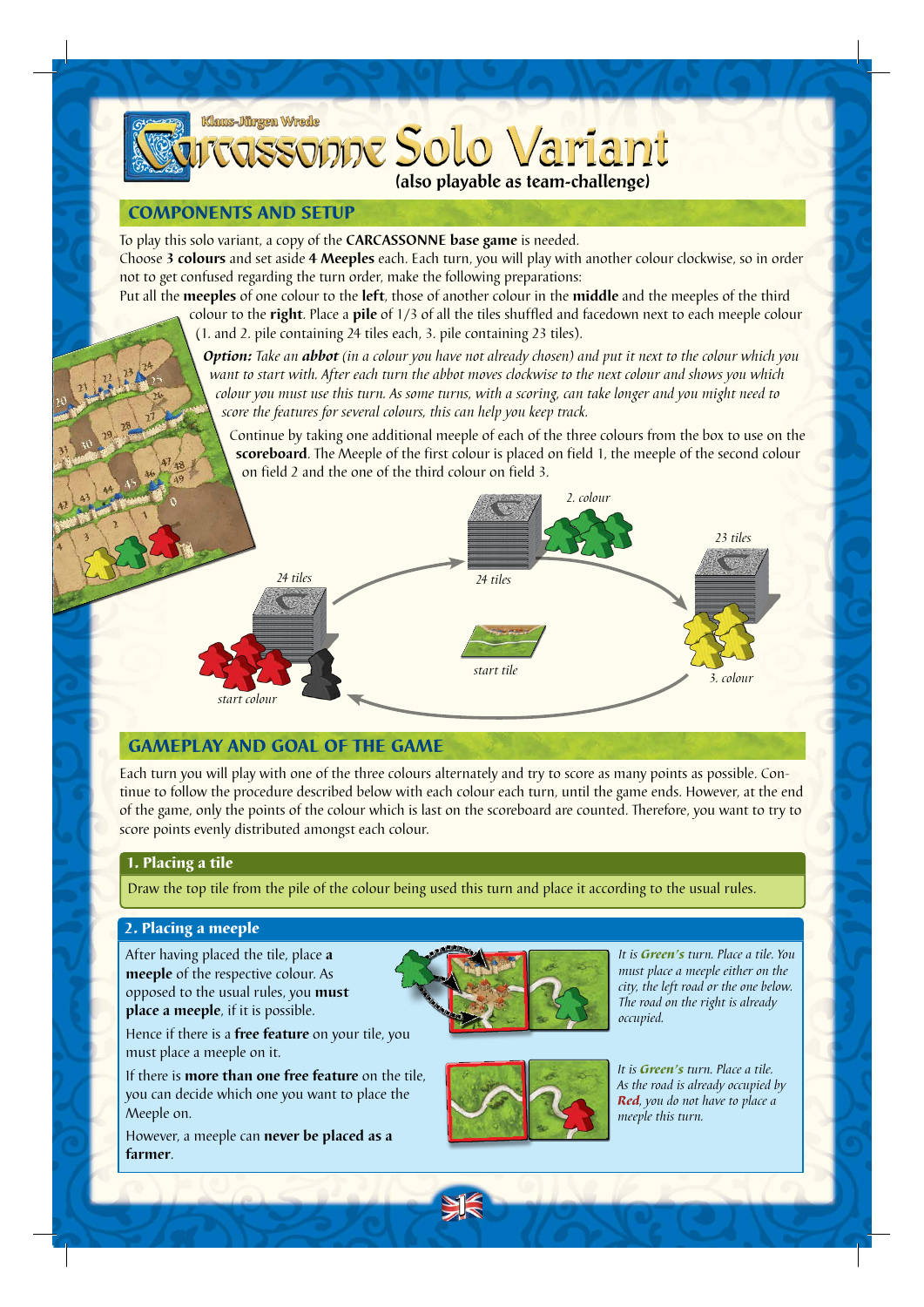**ATTENTION:** If you **have to place a meeple**, because there is a free feature on the tile, but **do not have any meeple**s of the respective colour left, **the game ends** (after a possible scoring).

#### 3. Scoring a Feature

If you have completed a feature with a tile, score it.

- If there are only **meeples** of **one colour** present in a completed feature, the points are only scored by this colour, if it is the one with **the least number of points** on the scoreboard.
- If **two or more colours** make up the majority in a completed feature, all of them score points, if at least **one of the colours** was **last** on the scoreboard (before this scoring).

**More than one colour on the same lowest field on the scoreboard:** In both cases, this also applies, if two colours have the least number of points (before the scoring) and also if all colours have the same number of points.



*In Green's turn you complete Red's road (and put a meeple on the monastery). As Red currently has the least number of points, Red's meeple moves up 3 fields on the scoreboard for the road.* 



If you complete **more than one feature** in a turn, each of them is scored separately, one after another and according to the abovementioned rules. You can decide which feature to score first.





*The tile completed three features. Yellow's road (3 points), Green's city (4 points) and Red's road (4 points).* 0 *Before the scoring Yellow has the least points, therefore* 1 *Yellow's road is scored* 

*first.* 2 *Next Red's road is being scored, because now Red has the least number of points on the scoreboard,* 3 *then Green's city.*

*If you had conducted the scoring in a different order, you would not have scored points for all of the colours.*

**Tipp:** You may also complete features, if the meeple colour does not have the least number of points on the scoreboard. In this case you do not receive points but get your meeple back. This can be important to prevent the end of the game.

2

#### **Game End and Final Scoring**

The game ends either after a turn in which you:

**A)** Have to place a meeple, but **cannot**

**OR** 

**B)** Have placed the **last tile**.

The usual scoring is omitted in both cases. Instead this final scoring is conducted: You receive **2 points per meeple** on tiles. Those points can, however, also only be scored if the respective colour of the meeple has the least number of points on the scoreboard. Here, too you can decide in which order you want to conduct the scoring.